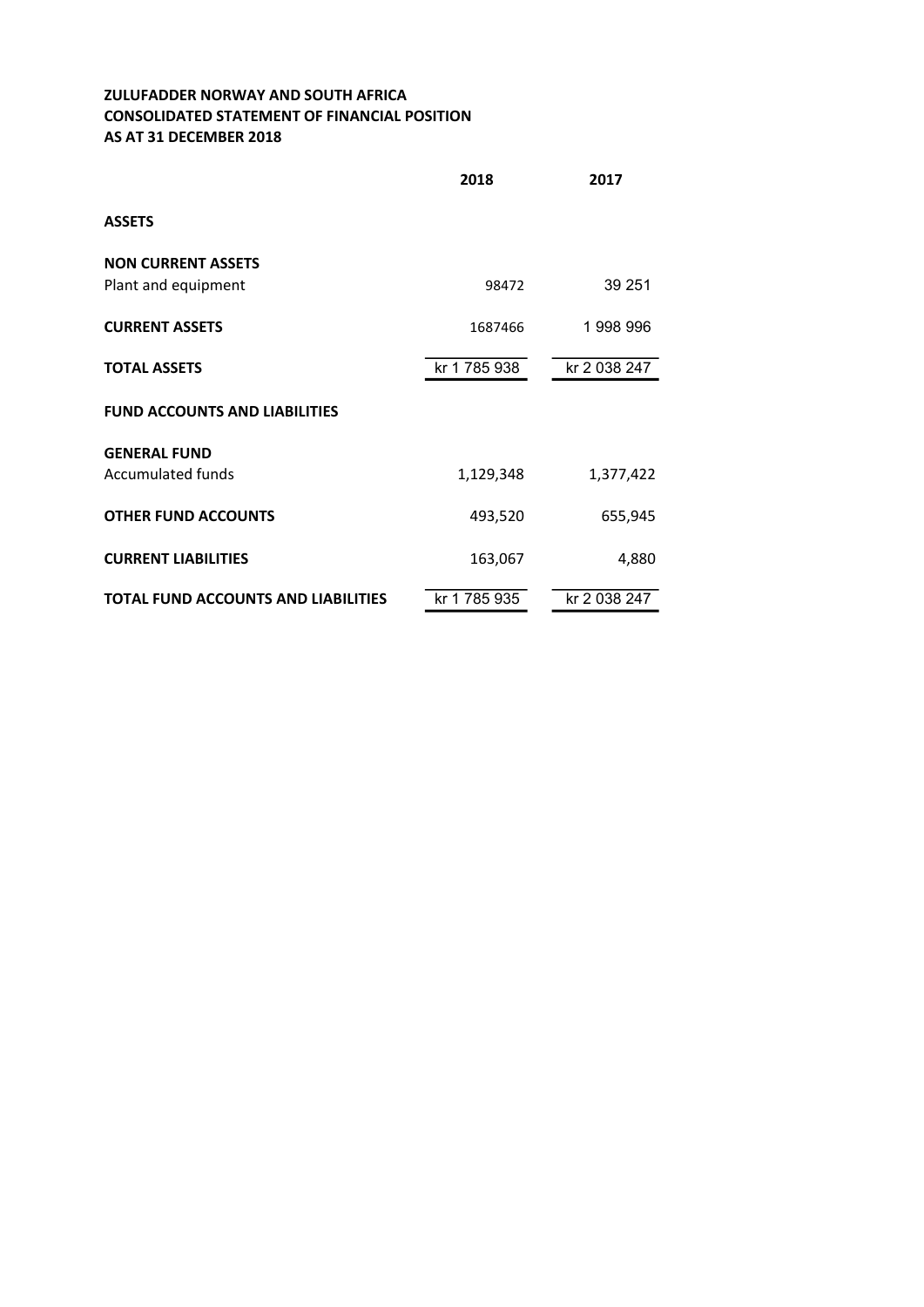## ZULUFADDER NORWAY AND SOUTH AFRICA CONSOLIDATED STATEMENT OF COMPREHENSIVE INCOME FOR THE YEAR ENDED 31 DECEMBER 2018

|                 | 2018          | 2017      |
|-----------------|---------------|-----------|
|                 |               |           |
| <b>INCOME</b>   | 5 5 2 2 5 7 6 | 5 404 372 |
| Crafts          | 204 263       | 395 019   |
| Donations       | 2 168 403     | 1725295   |
| Interest        | 7763          | 18027     |
| Sponsorship     | 2960263       | 3 070 580 |
| Sundry          | 181884        | 195 451   |
|                 |               |           |
|                 |               |           |
| <b>EXPENSES</b> | 4719998       | 4929946   |
| Administration  | 1 1 2 1 1 3 3 | 1 181 990 |
| Co Schedule     | 2 2 6 5 0 5 3 | 2 674 064 |
| Crafts          | 325 718       | 428 358   |
| General         | 253 844       | 281019    |
| Prc Schedule    | 750 086       | 364 515   |
| Volunteers      | 4 1 6 4       |           |
|                 |               |           |

| Surplus before distributions | 802 578    | 474 426   |
|------------------------------|------------|-----------|
| <b>Distributions</b>         | 552 448    | 374825    |
| <b>SURPLUS</b>               | kr 250 130 | kr 99 601 |

## ZULUFADDER NORWAY AND SOUTH AFRICA COMMUNITY AREA EXPENSES FOR THE YEAR ENDED 31 DECEMBER 2018

|                             | 2018         | 2017         |
|-----------------------------|--------------|--------------|
| Building and maintenance    | 33 759       | 88 281       |
| Education                   | 60 542       | 213 303      |
| Health                      | 1724         | 9 3 6 1      |
| <b>Nutrition</b>            | 1 104 947    | 1 239 945    |
| Office and general expenses | 99 481       | 195 139      |
| Staff cost                  | 925 302      | 894 705      |
| Transport                   | 39 298       | 33 331       |
|                             |              |              |
|                             | kr 2 265 053 | kr 2 674 065 |

## ZULUFADDER NORWAY AND SOUTH AFRICA PROJECT EXPENSES FOR THE YEAR ENDED 31 DECEMBER 2018

|                | 2018                         | 2017         |
|----------------|------------------------------|--------------|
| Hostel income  | $\qquad \qquad \blacksquare$ | (1000271)    |
| Education      | 692 775                      | 395 724      |
| House building | 52 423                       | 175 500      |
|                | kr 745 198                   | (kr 429 047) |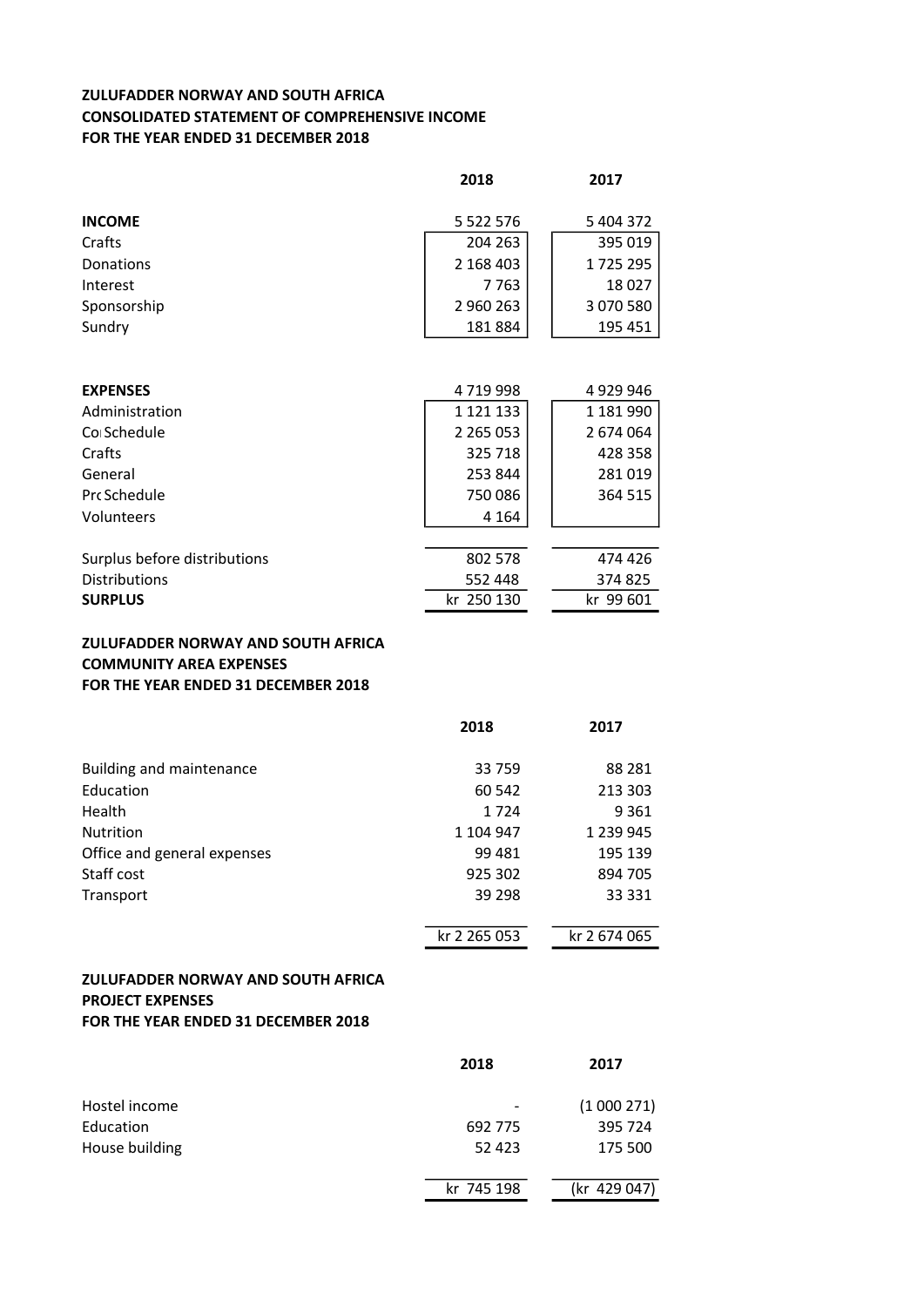